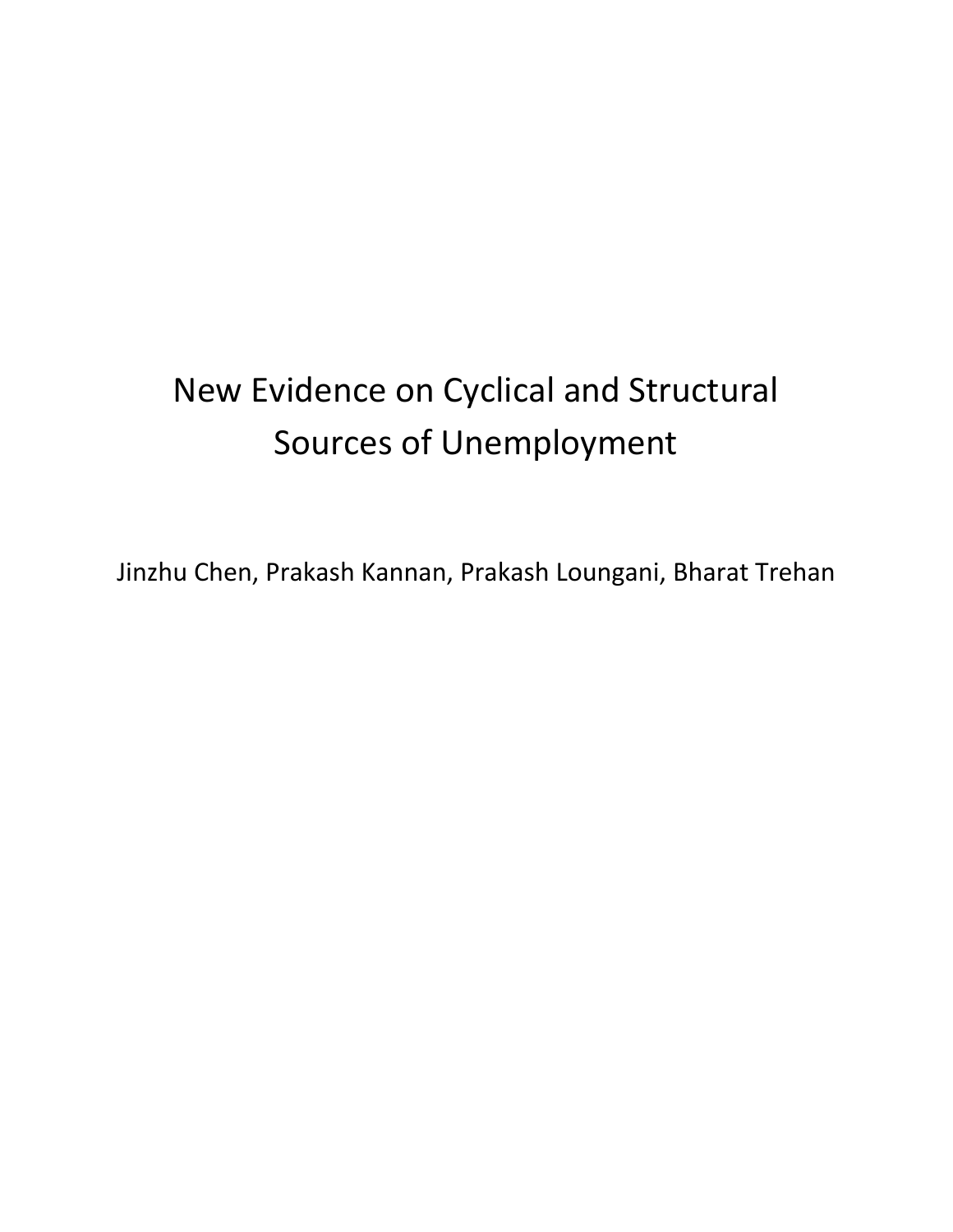

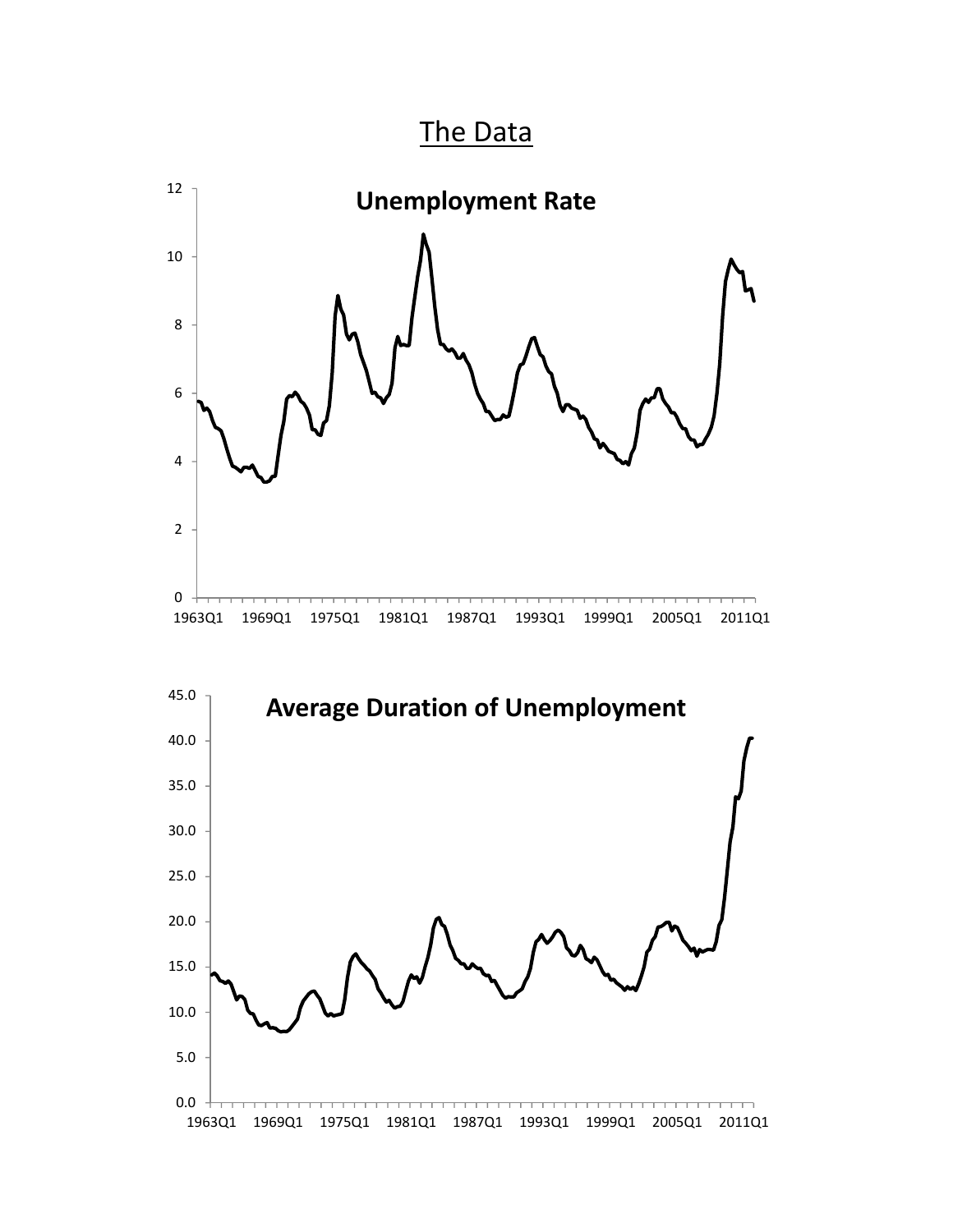### The Debate

"…high unemployment in America is the result of inadequate demand---full stop."

Krugman (2010)

"…firms have jobs, but can't find appropriate workers. The workers want to work, but can't find appropriate jobs."

Kocherlakota (2010)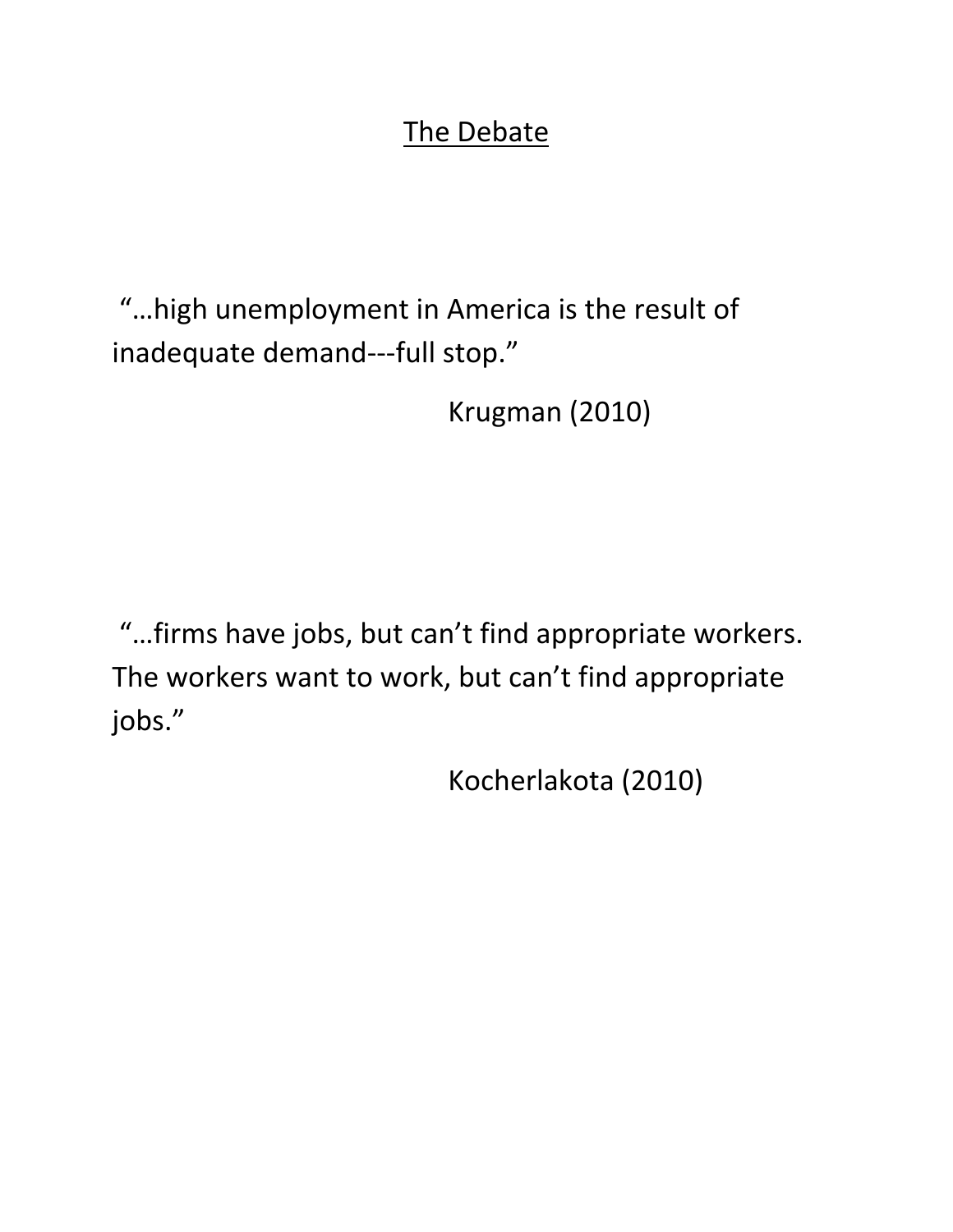Not the first time for this debate.

Great Britain during interwar years:

Benjamin and Kochin (1979) – high unemployment insurance payments

Loungani (1991) and Brainard (1992) – structural factors

Nason and Vahey (2006) – tax rate fluctuations

Jobless recovery after 2001 recession:

Groshen and Potter (2003) – recession marked by permanent layoffs; industries that lost (gained) jobs in recession continued to lose (gain) jobs in recovery.

Aaronson, Rissman and Sullivan (2004) – drop in temporary layoffs not important enough.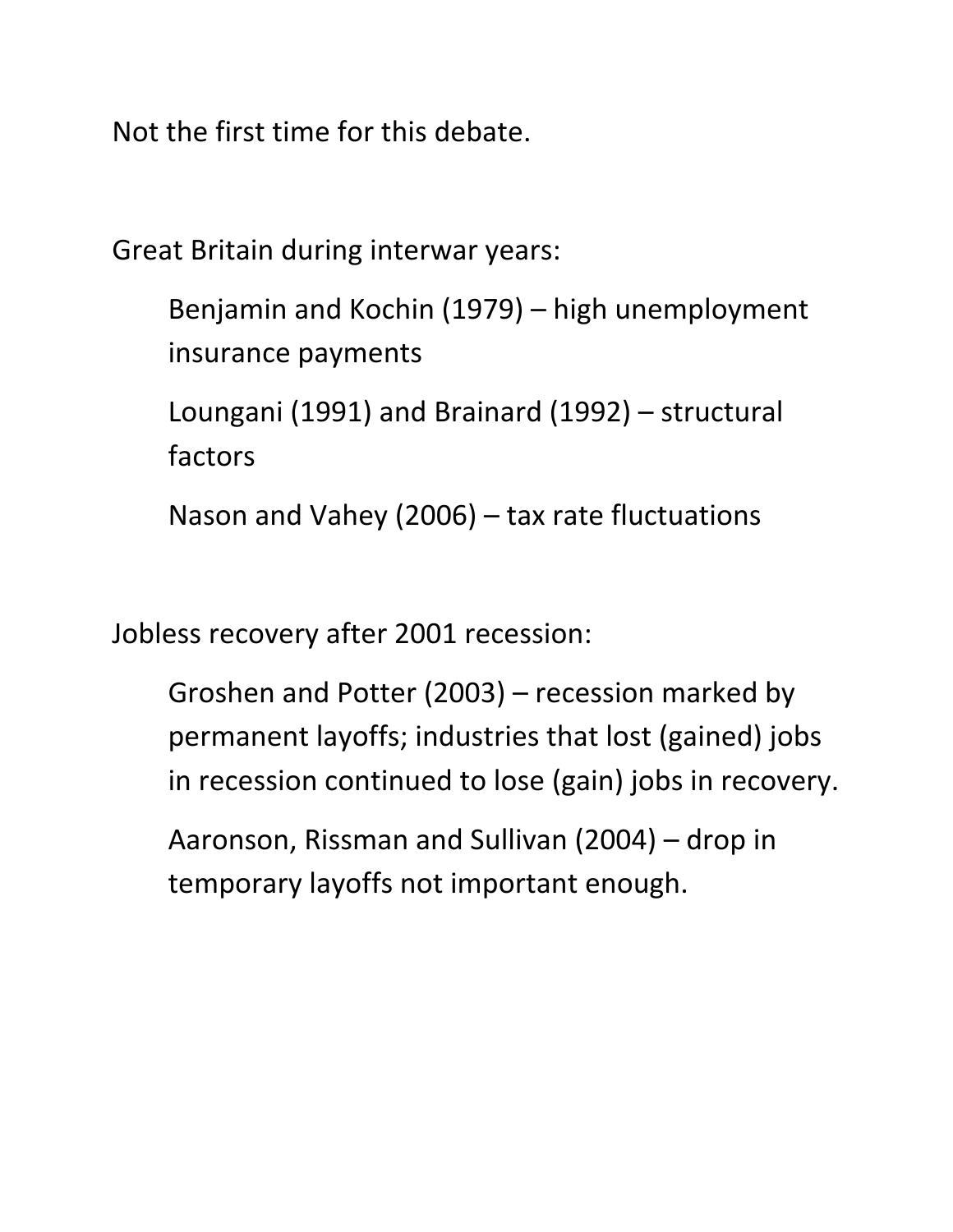Great Recession:

Mian and Sufi (2011) – how much can be explained by drop in aggregate demand (caused by high leverage and falling home prices)? Perhaps two‐ thirds of employment decline

Daly, Hobijn, Sahin, Valletta (2011) – how much could the natural rate have changed? Preferred estimate is 1 percentage point

What does the matching function tell us?

Sahin, Song, Topa and Violante (2011) ‐‐ labor market mismatch (mostly industrial or occupational) accounts for between 0.6 and 1.7 percentage points of increase in unemployment through 2009

Barnichon and Figura (2011) ‐‐ decline in aggregate matching efficiency added 1 ½ percentage points to unemployment rate; increased dispersion in labor market conditions was unusually important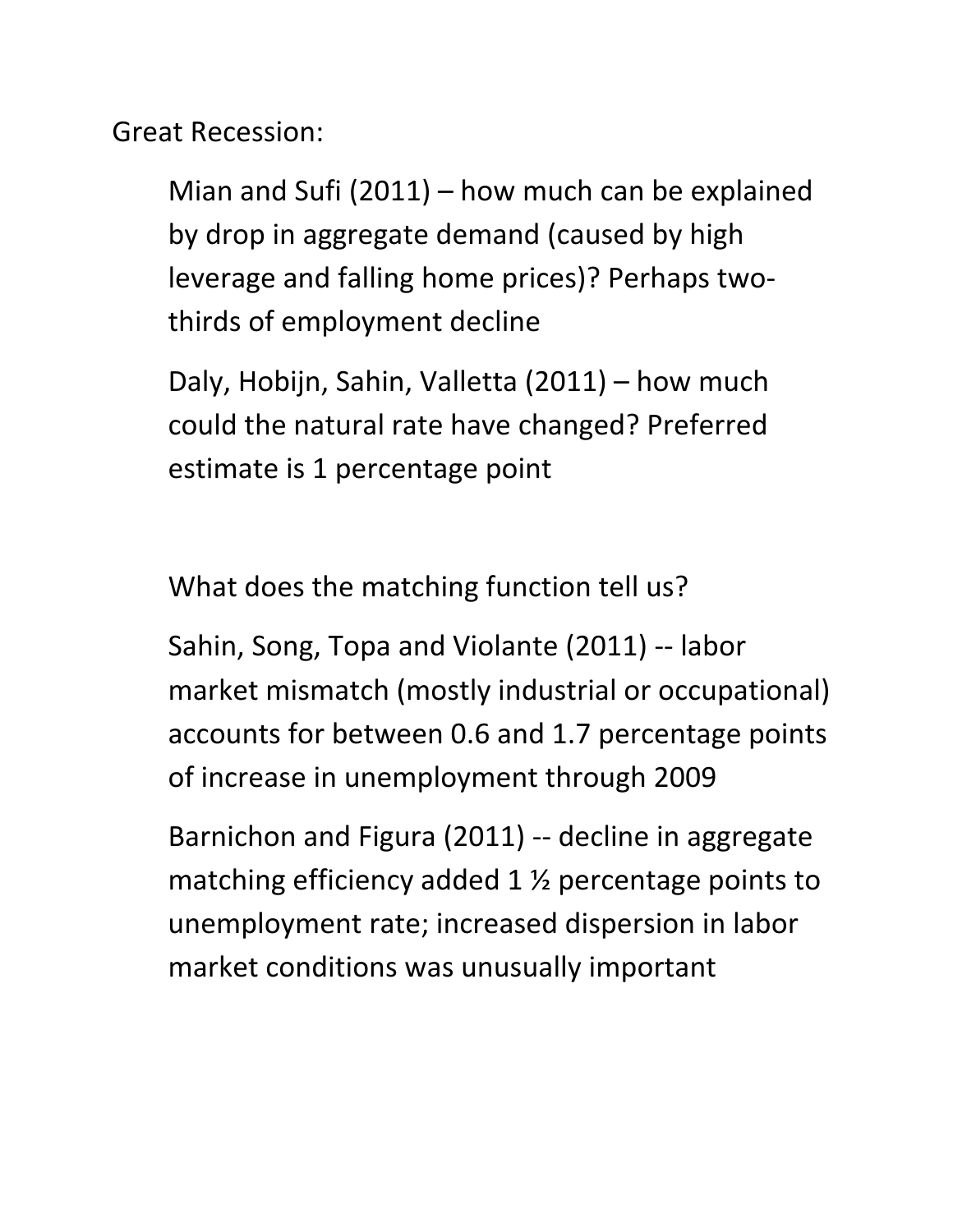# Sectoral Shocks and Reallocation

Over time, shocks to preferences or technology will make it necessary to shift resources across sectors of the economy. This is likely to be a long and costly process.

Lilien (1982) argues that workers may have strong attachments because of industry‐specific skills and wage premiums associated with seniority.

Search models suggest other reasons. In Phelan and Trejos (2000) reallocation is slow because the cost of creating a job is higher in the expanding sector.

Costs of reallocation are often measured in terms of what happens to the unemployment rate.

Some other estimates:

Lee and Wolpin (2006): direct cost of intersectoral move is 50 to 75 percent of individual's annual earnings.

Ramey and Shapiro (2001): Firms recover just 28% of replacement cost of capital sold during sectoral downturn. (Aerospace in the 1990s)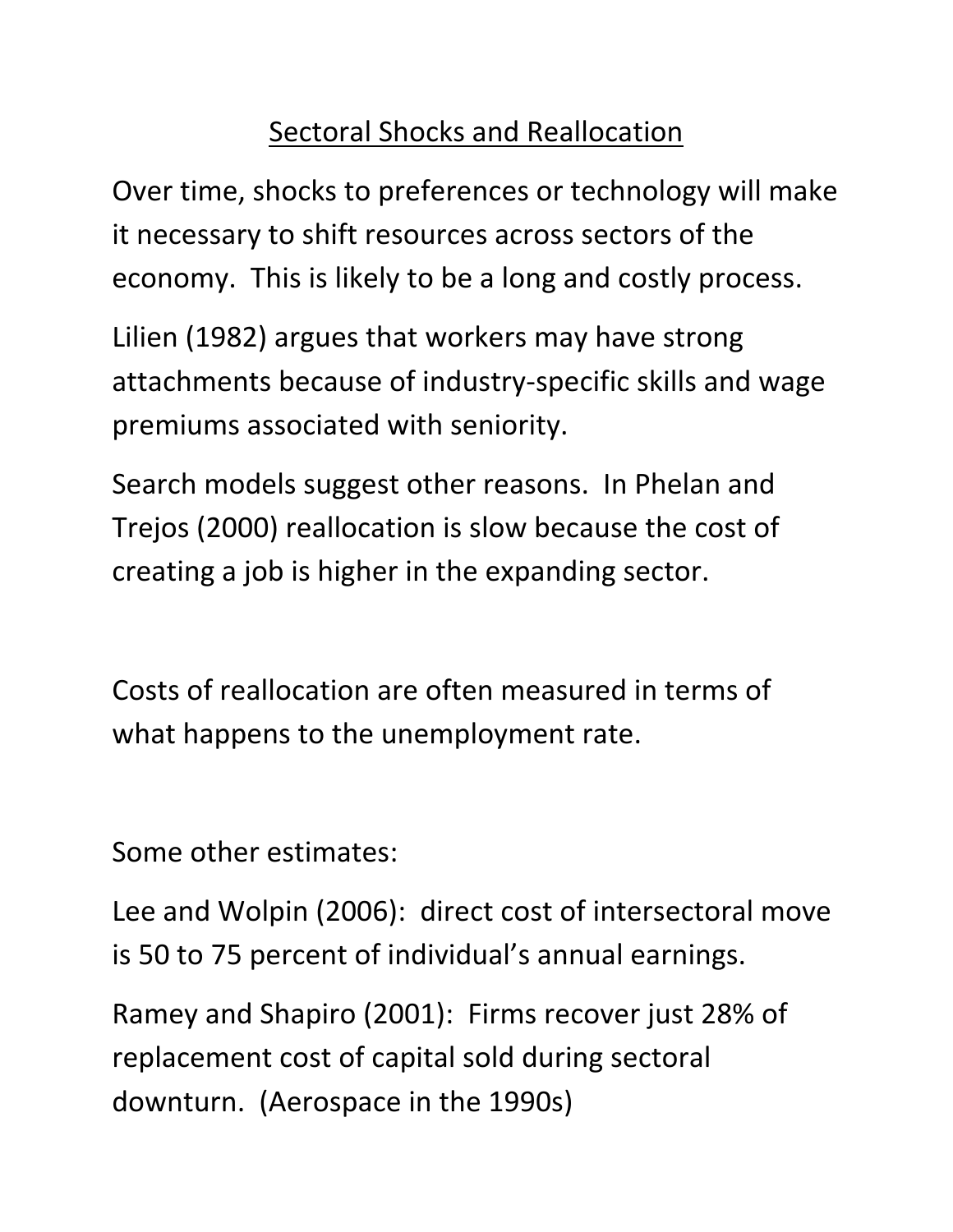## Measuring Sectoral Shocks

Hard to get simple measures of sectoral shocks:

Industry profitability affected by mostly unobservable shocks to technology and preferences (Barro, 1986)

Allocative disturbances from any particular source likely occur infrequently (Davis, 1985)

Lilien (1982) constructed a dispersion measure based on sectoral employment data and showed it helped predict unemployment.

Abraham and Katz (1986) argued aggregate shocks likely to affect industries differently and to cause employment dispersion.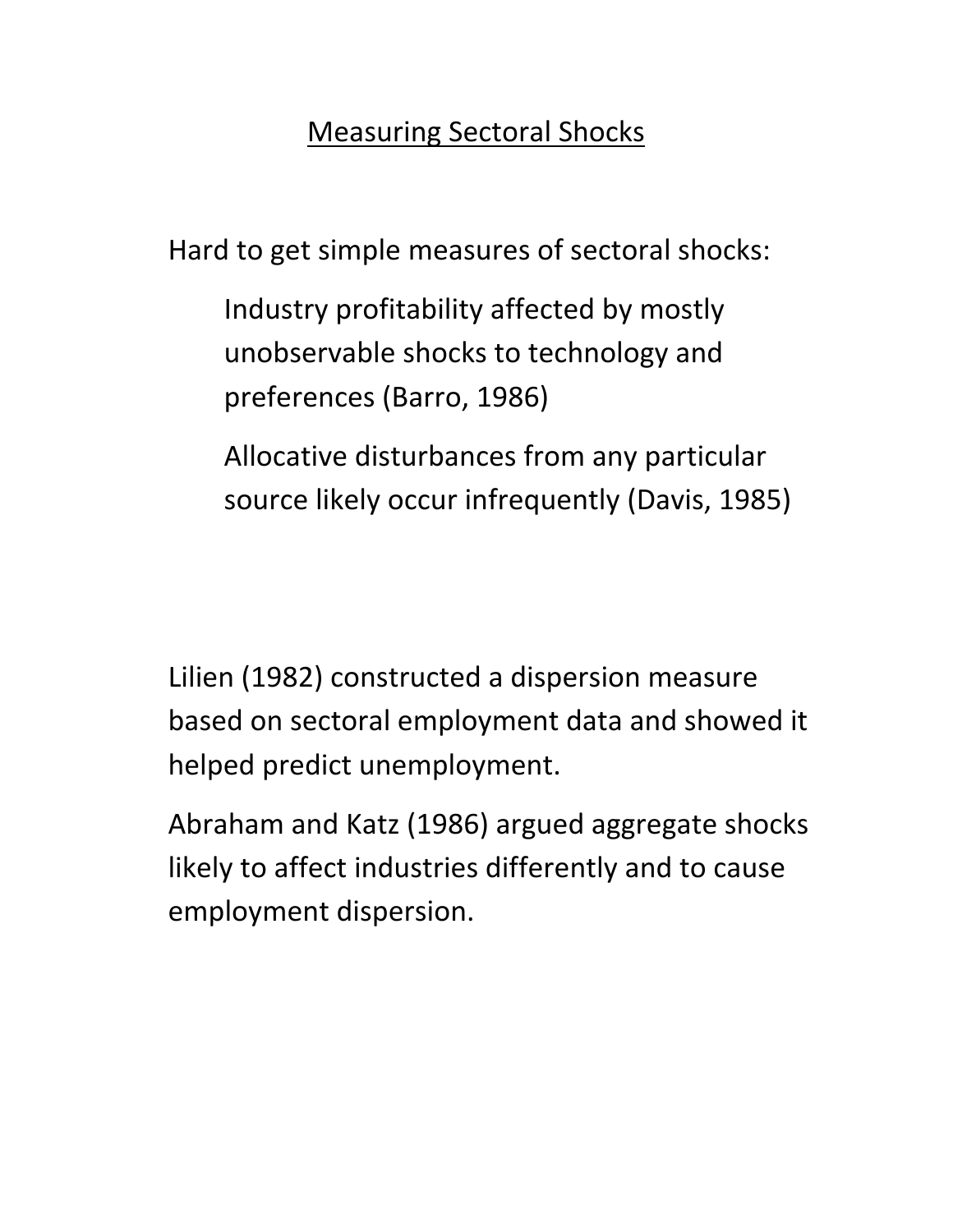Loungani, Rush and Tave (1990) and Brainard and Cutler (1993) use data on stock prices to circumvent these problems.

# An example:

Adverse news about long run prospects of industry will push down its stock price, as investors anticipate hard times (Fischer Black, 1982, Beaudry and Portier, 2004).

Over time, industry sheds resources, requiring (both capital and) labor to move.

Displaced workers have to move to other industries, so they are likely to remain unemployed longer and the unemployment rate should go up.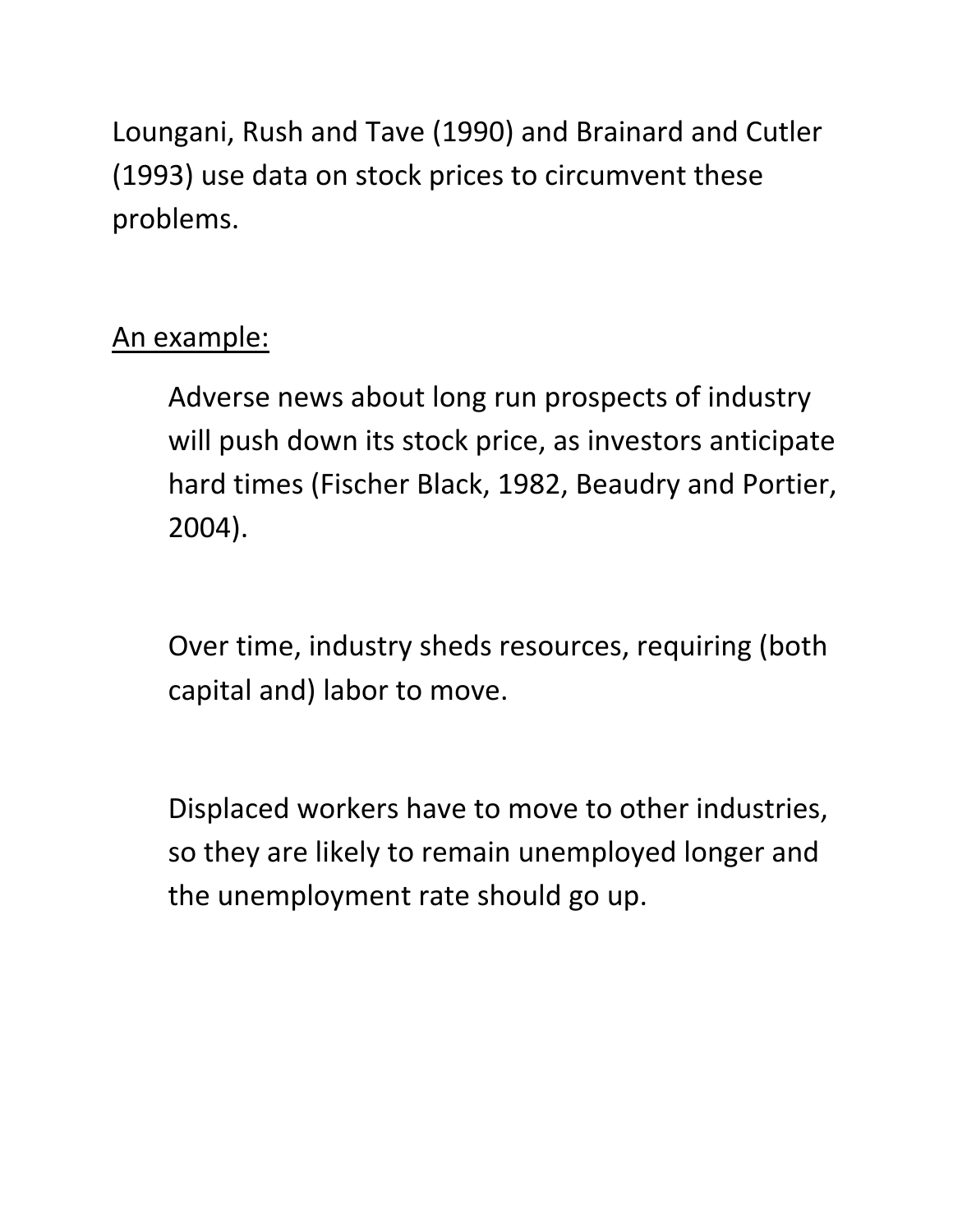### Excess Returns and Unemployment Duration ‐ I



**Excess Returns ‐ Homebuilders 3‐Quarter Centered Moving Average**



**Relative Duration of Unemployment : Construction 12‐month Centered Moving Average**

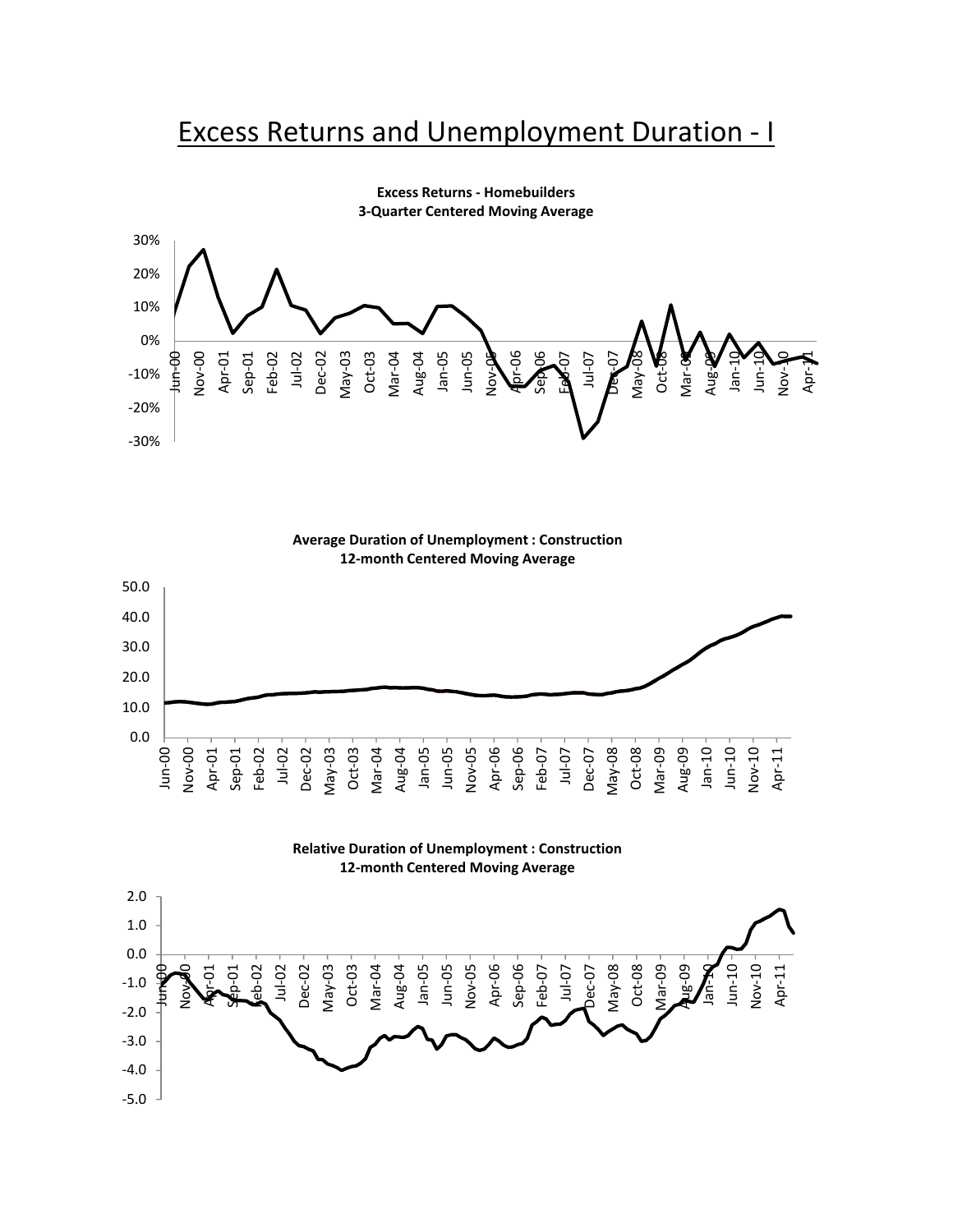#### Excess Returns and Unemployment Duration ‐ II



**Excess Returns ‐ Commercial Banks ‐Quarter Centered Moving Average**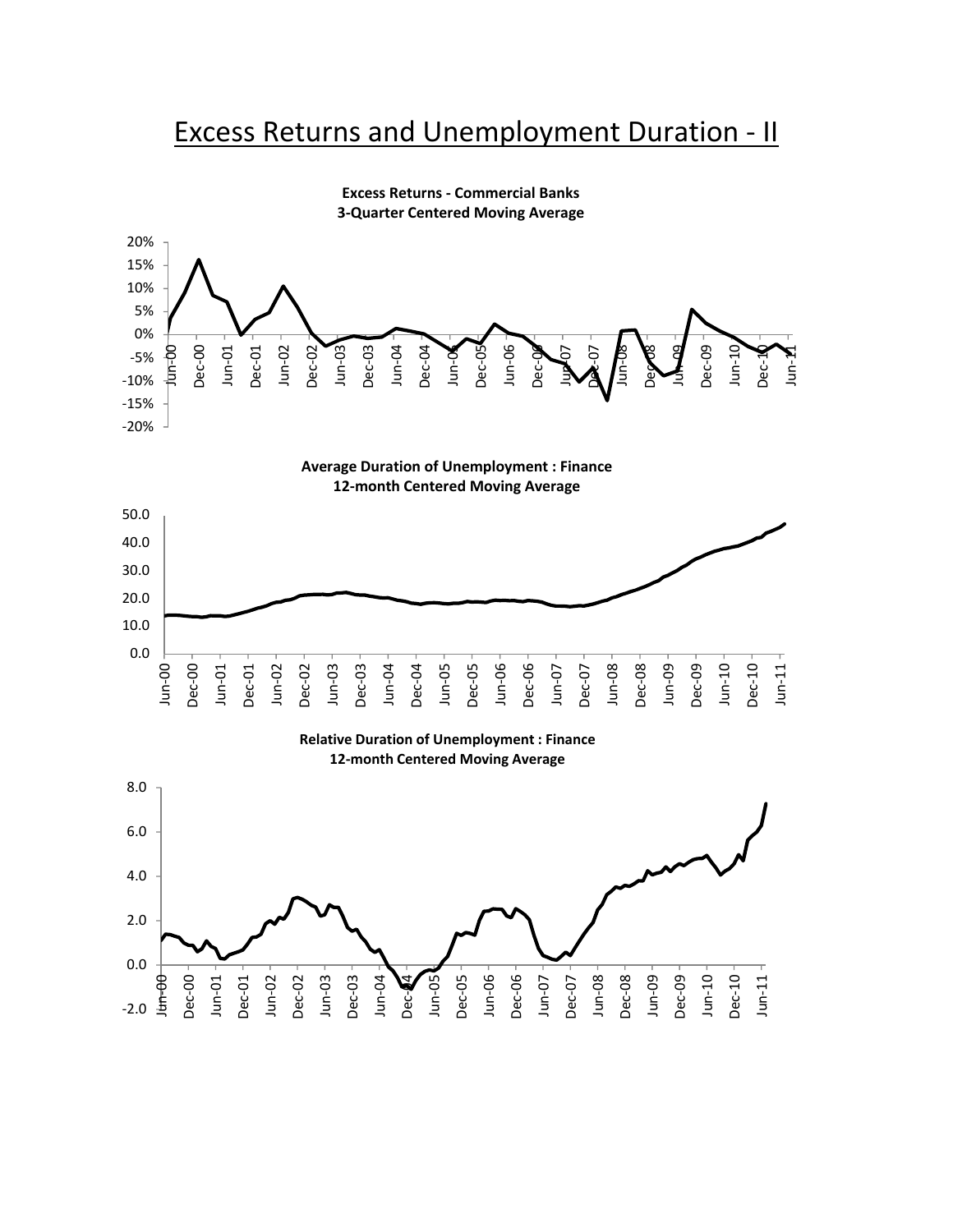# The Dispersion Index

Dispersion of stock returns across industries can be used as a proxy for shocks to the desired allocation of labor.

Over time, as the actual allocation responds to this change, the unemployment rate should rise. (Fischer Black, 1982)

Index is based on Standard and Poor's indexes of (over 50) industry stock prices.

$$
\text{Disperson}_{t} = [\sum_{i=1}^{n} w_i (R_{it} - R_t)^2]^{1/2}
$$

Rit is the growth rate of industry *i's* stock price index,  $R_t$  is the growth rate of the S&P500, and W<sub>i</sub> is a weight based on the industry's share in total employment.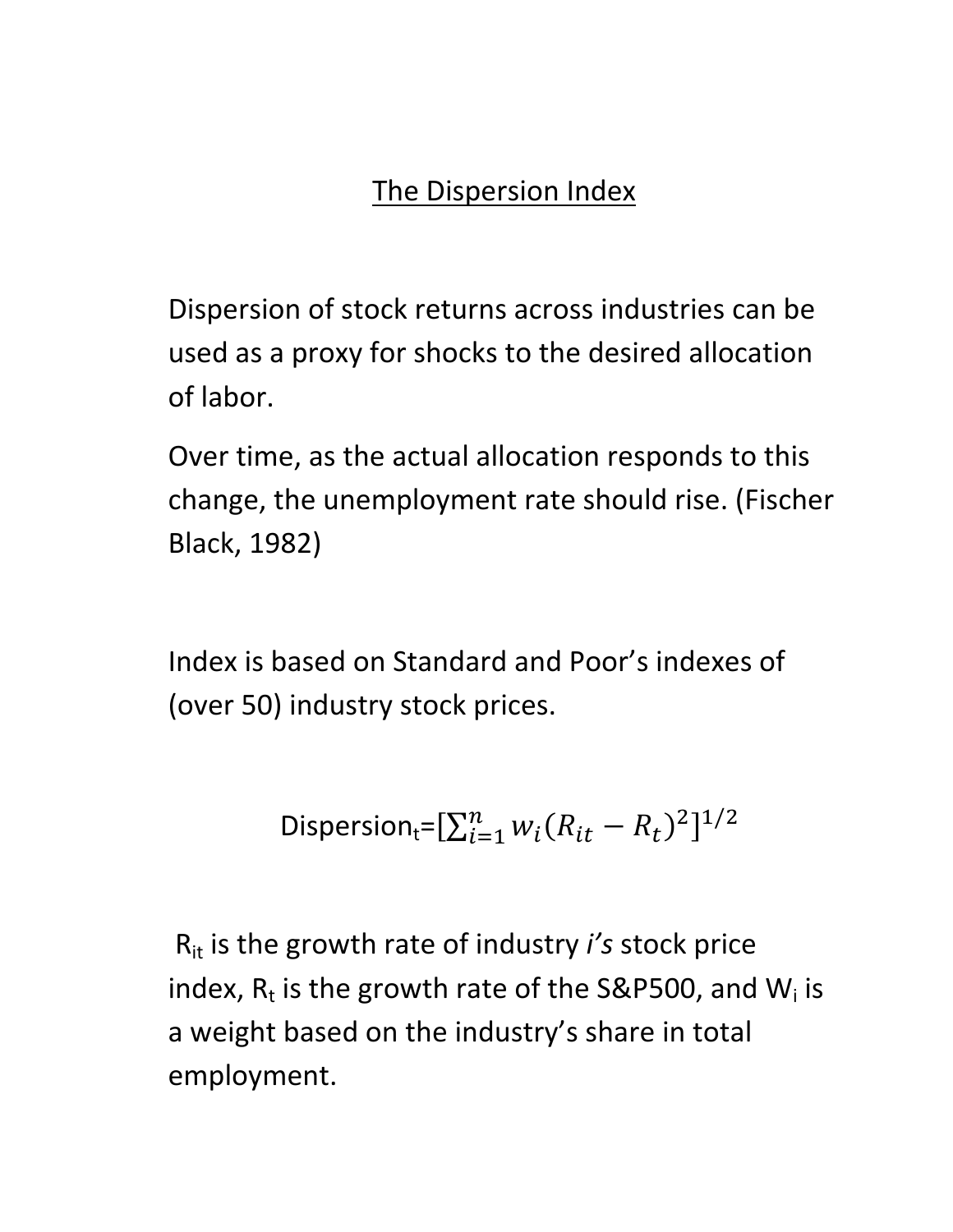

# **Stock Market Based Dispersion Index**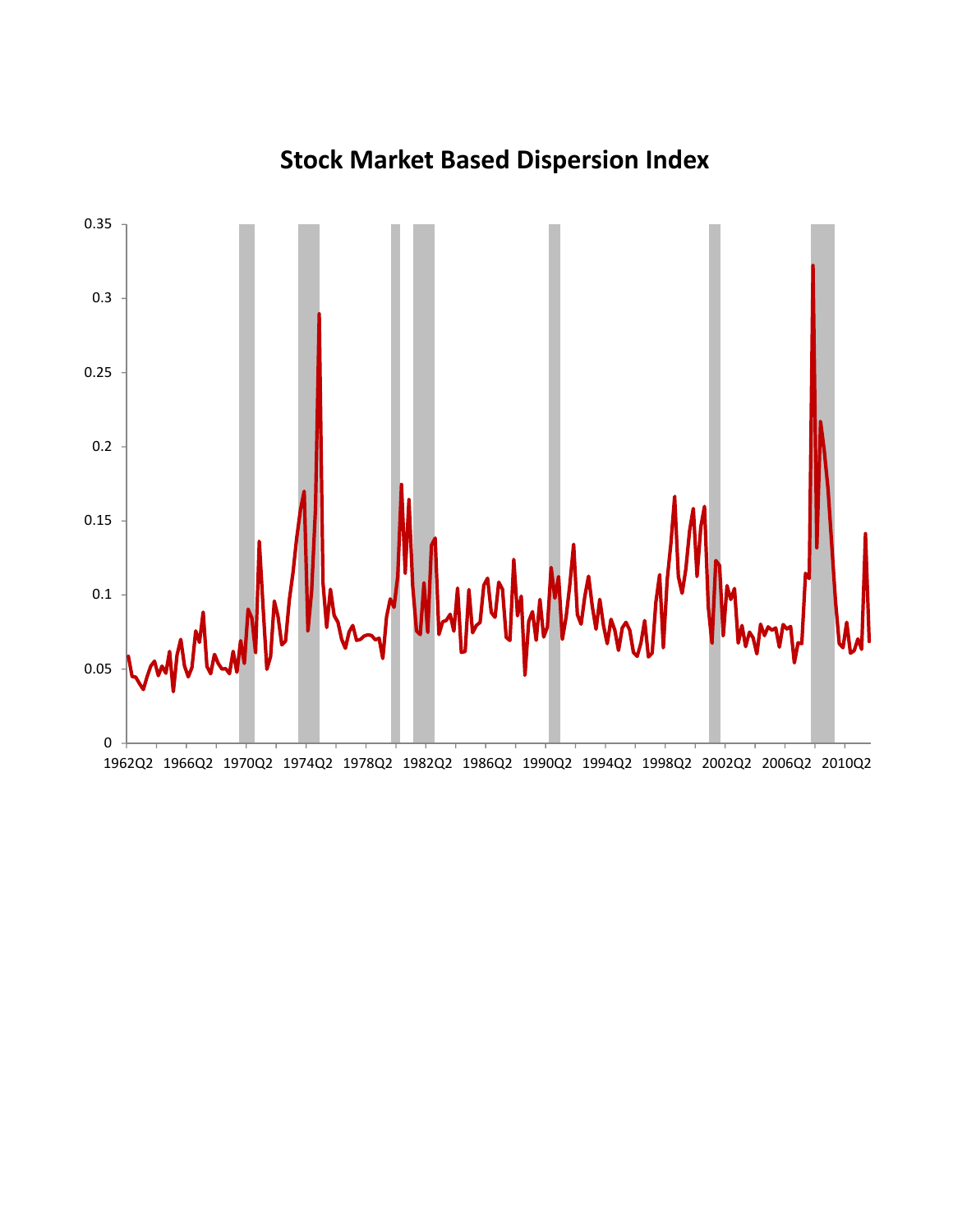This (or a very similar) index has been used in a number of previous studies.

For the U.S.:

Loungani, Rush and Tave (1990)

Brainard and Cutler (1993)

Loungani and Trehan (1996)

For the U.K.:

Loungani (1991)

Brainard (1992)

Here we will:

Look at a sample that includes the Great Recession, where long duration unemployment has jumped.

Compare the performance of our index to the uncertainty measure proposed by Bloom (2009).

Look at how well the dispersion index does in a panel of industrialized countries.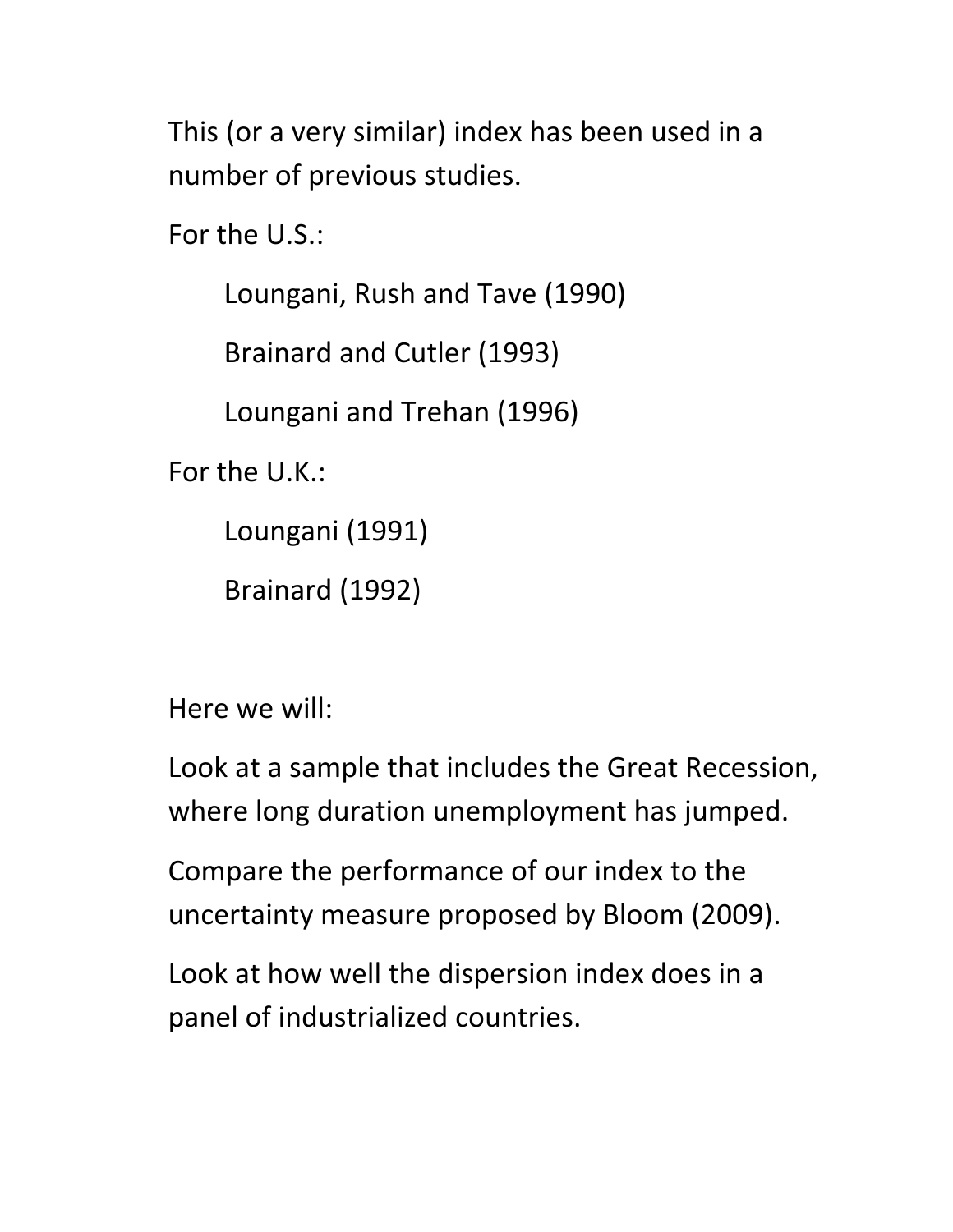#### **Response of Long Duration Unemployment to:**









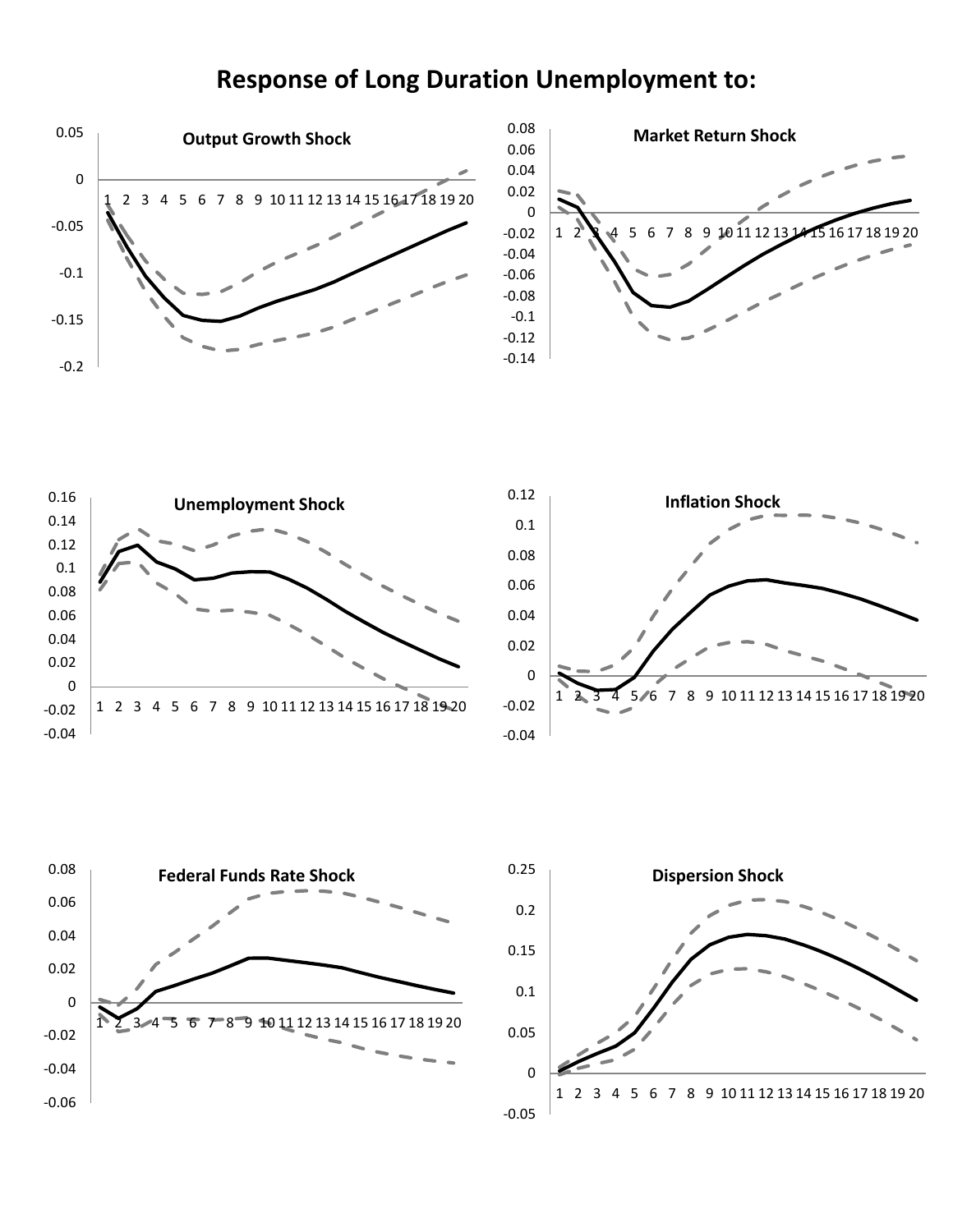#### **Effect of Dispersion Shock on Unemployment by Duration**







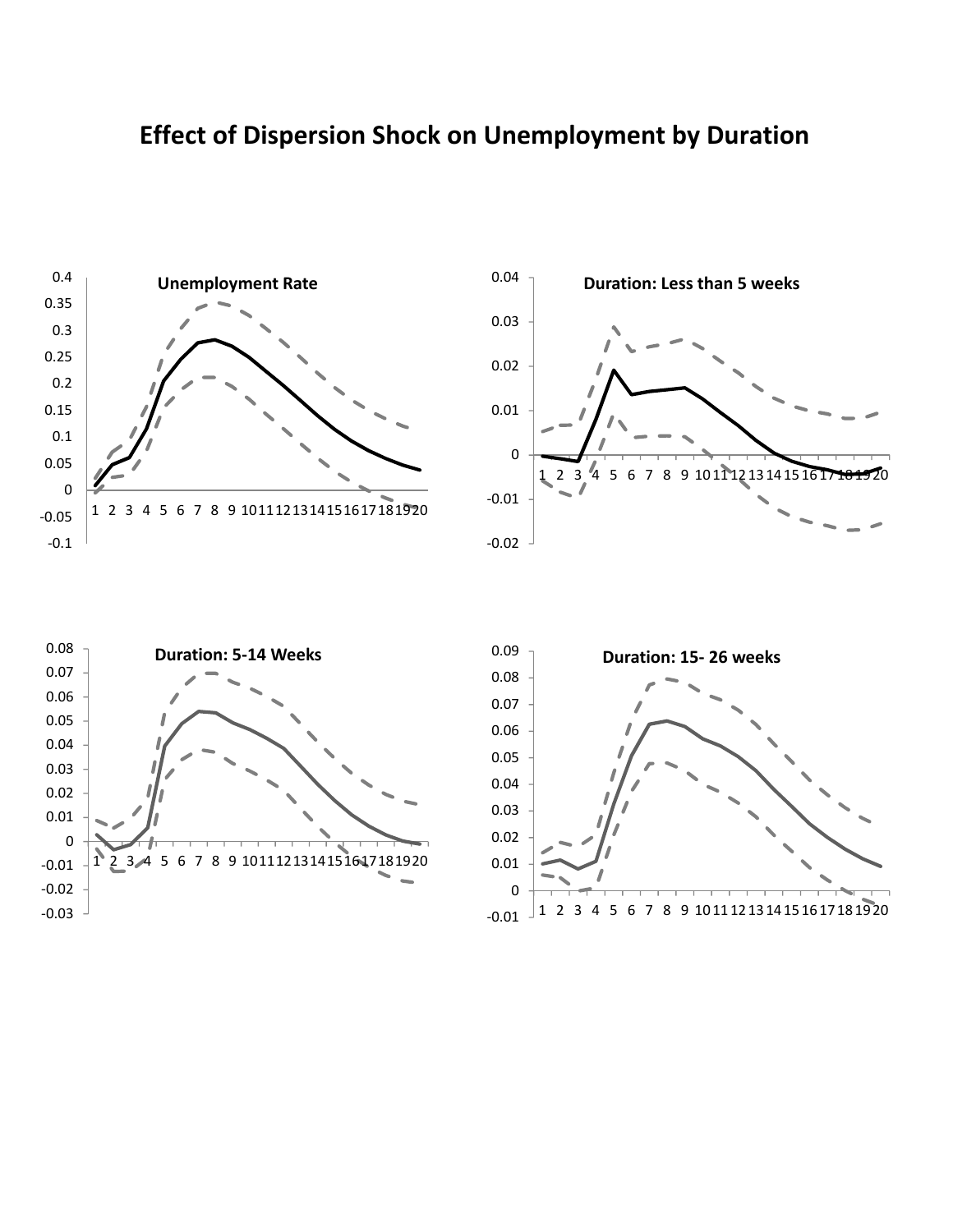### **Variance of Unemployment Explained by Dispersion Index (20 quarters out)**

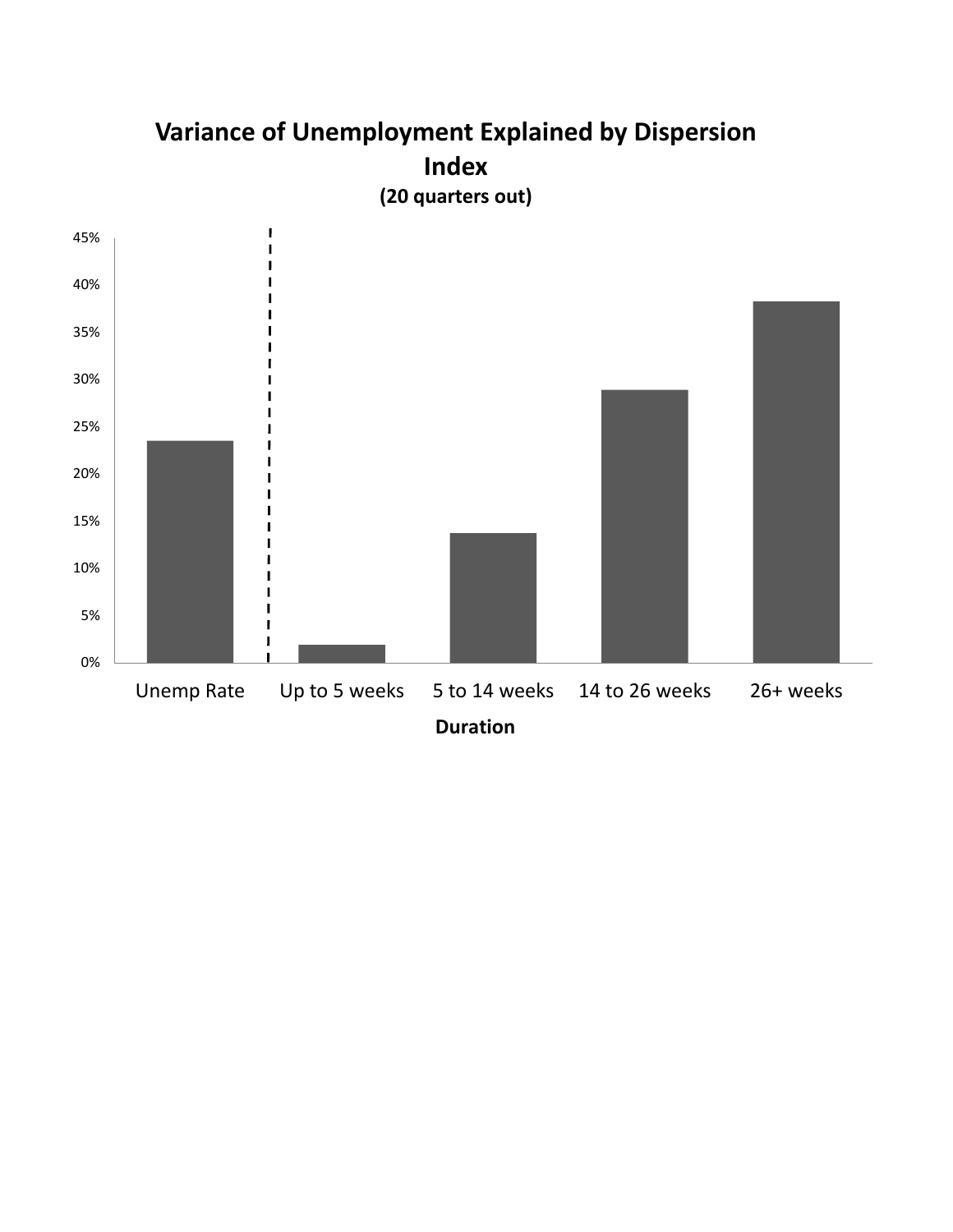### **Decomposition of Long Duration Unemployment During the Great Recession**

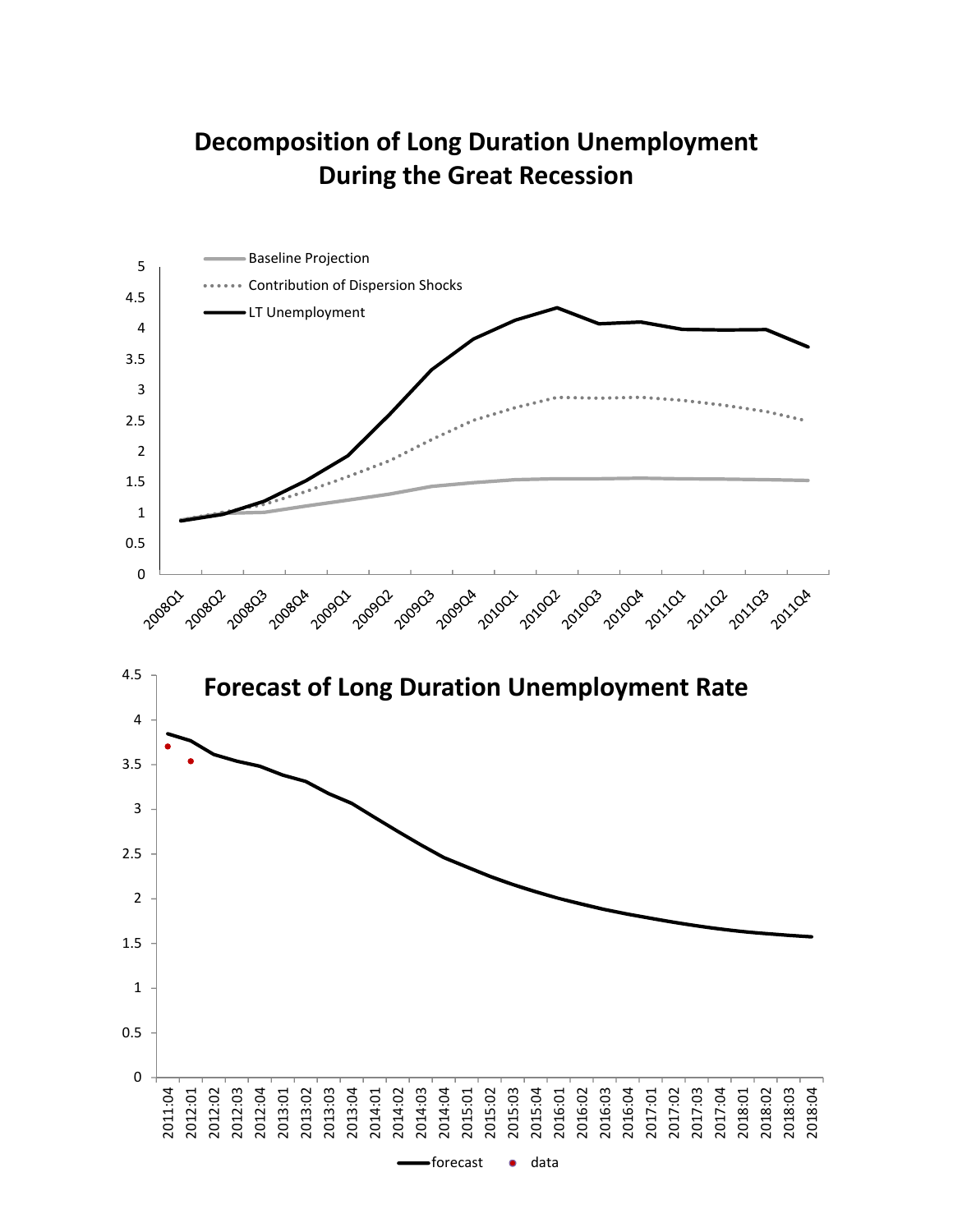## Sectoral Shocks Vs. Uncertainty

Bloom (2009): Uncertainty shock can have significant negative effects on the economy, as firms optimally choose to "wait‐and‐see".

These effects are temporary. Employment falls sharply for 6 months after an uncertainty shock, but a year later is above the original level.

While the dispersion index is a measure of cross section volatility, the uncertainty index is focused on the time dimension.

From 1962 to 1985, it is based on a monthly standard deviation of daily S&P500 data.

Since then, it is the VXO index of implied volatility from the Chicago Board of Options Exchange.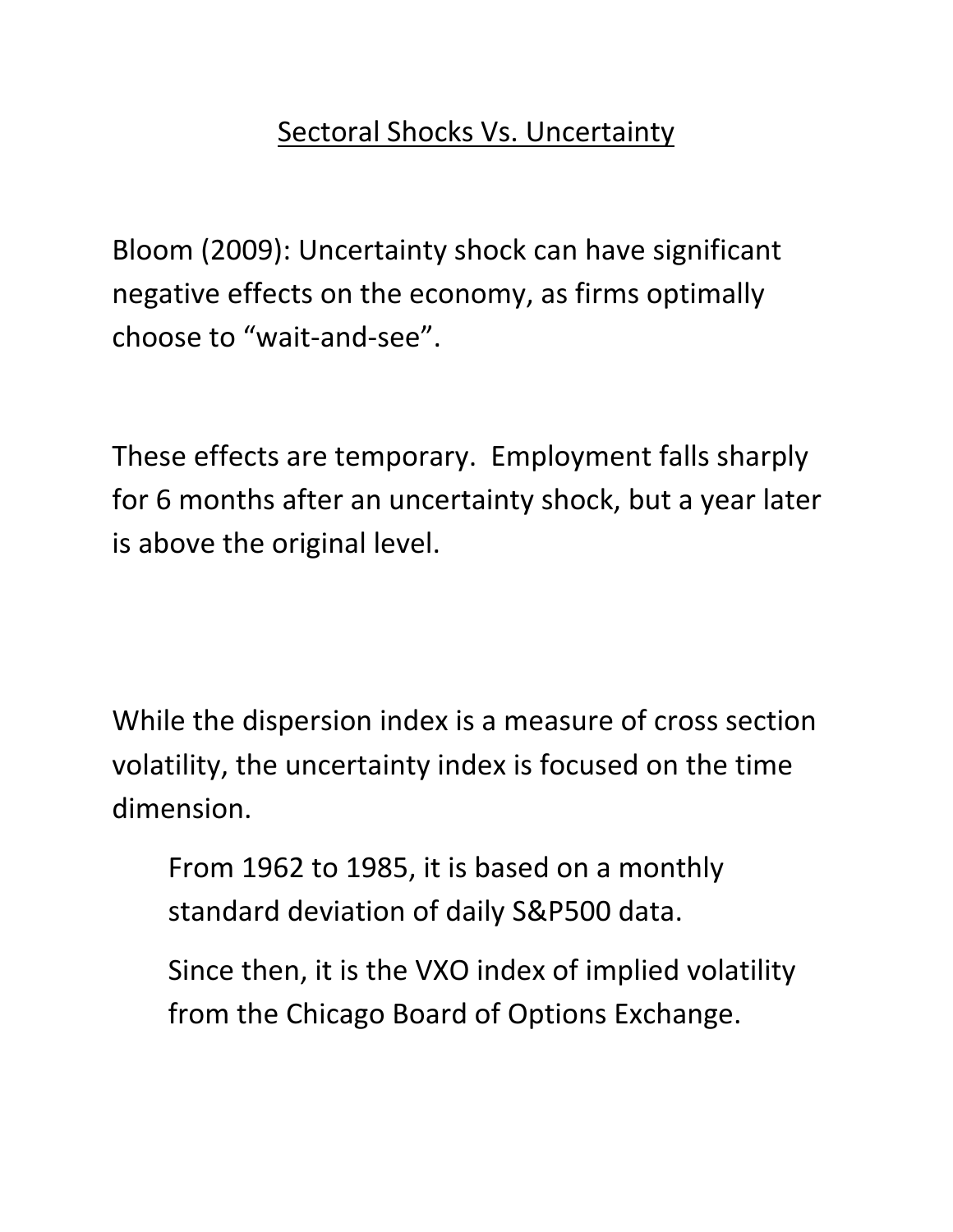

### **Dispersion Index and the Uncertainty Index**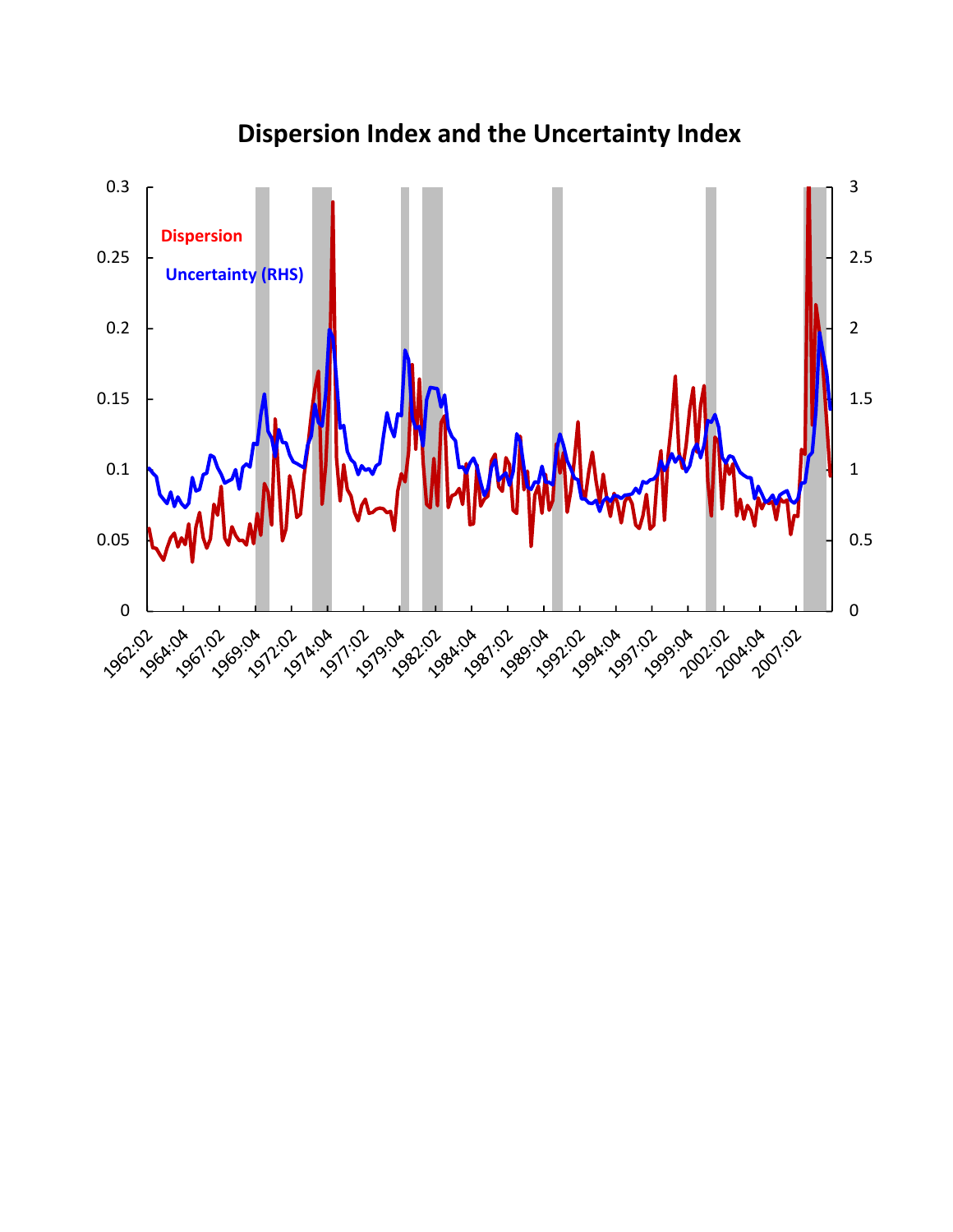# **Comparing Long Duration Unemployment Responses to Dispersion and Uncertainty Shocks**



Forecast-error variance decomposition for the long-term unemployment rate -Augmented system

| Horizon<br>(Quarters) | Growth | Market<br>Return | Long-Term<br>Unemployment<br>Rate | Inflation | <b>Fed Funds</b><br>Rate | Uncertainty | <b>Dispersion</b> |
|-----------------------|--------|------------------|-----------------------------------|-----------|--------------------------|-------------|-------------------|
| 5                     | 24.1%  | 4.2%             | 48.5%                             | 0.6%      | 0.2%                     | 19.9%       | 2.4%              |
| 10                    | 25.1%  | 13.0%            | 23.1%                             | 2.2%      | 0.4%                     | 8.1%        | 28.2%             |
| 20                    | 18.3%  | 9.6%             | 16.9%                             | 9.3%      | 2.3%                     | 5.7%        | 37.9%             |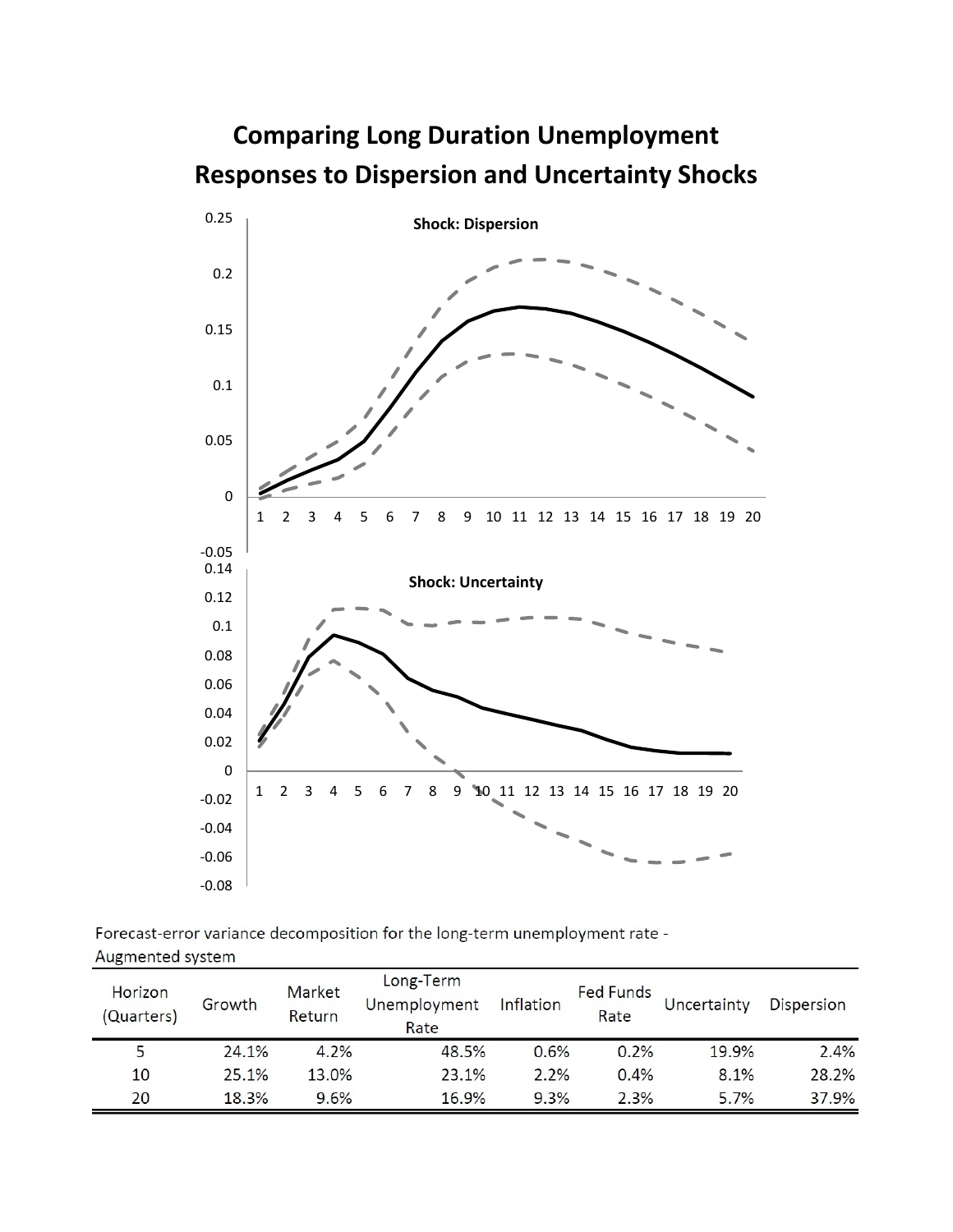

### **Variance of Unemployment**

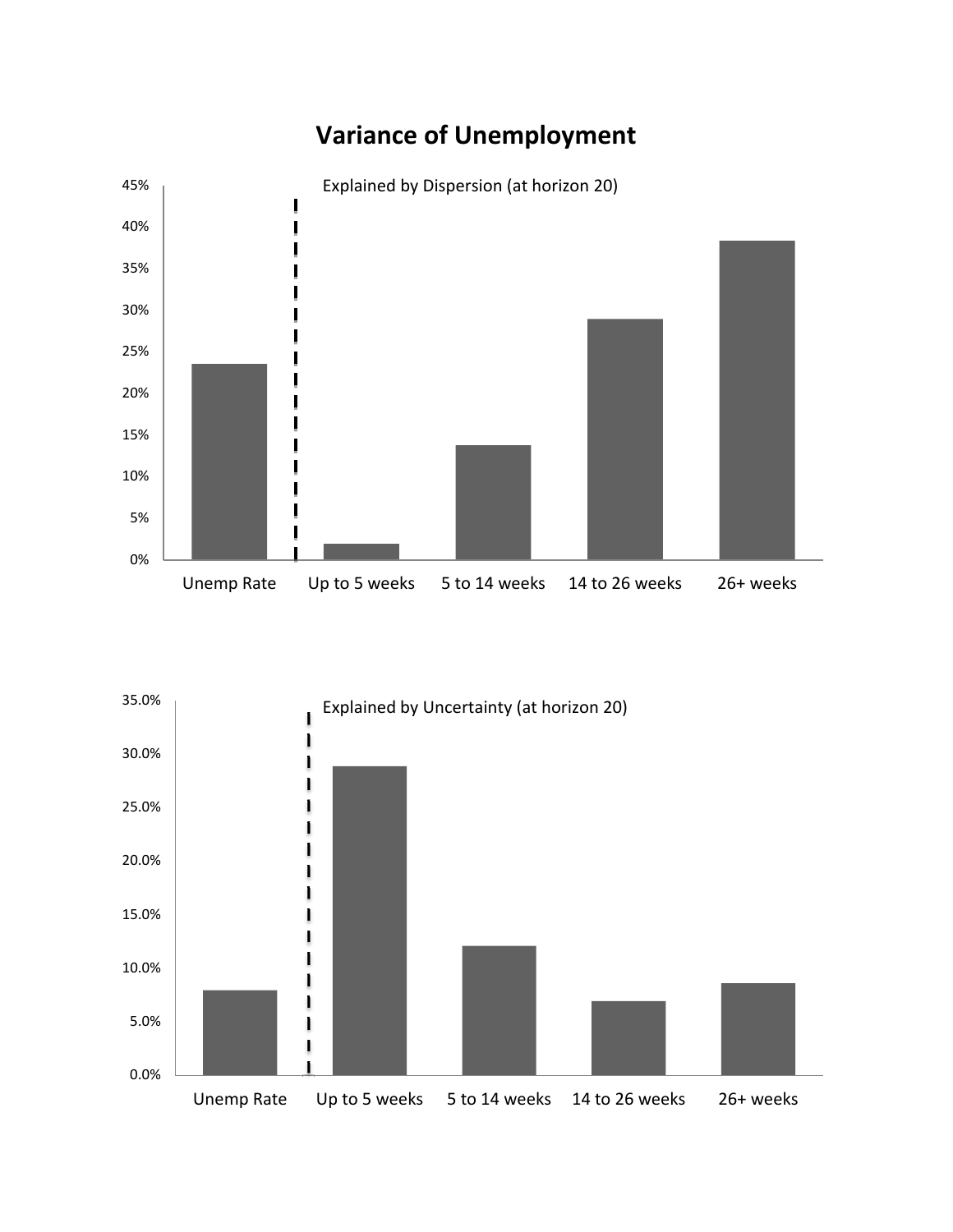

### Figure 15 - Impulse-Response Figures for Unemployment (Panel Var model) **International Panel ‐ Response of Unemployment Rate to**